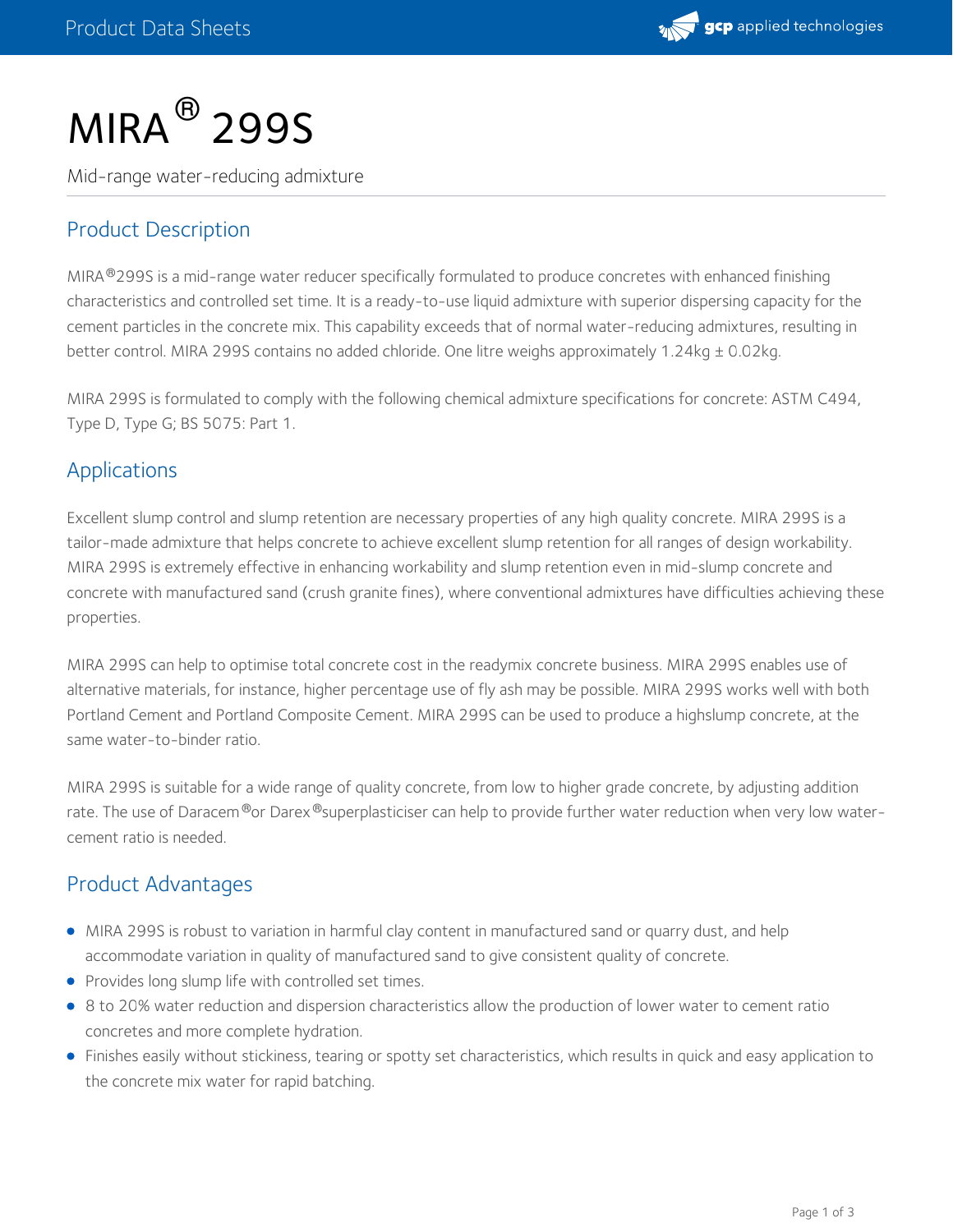

## Compatibility with Other Admixtures

Most water reducers or water-reducing retarders are compatible with MIRA 299S as long as they are added separately to the concrete. MIRA 299S is not compatible with polycarboxylatebased admixtures.



#### Addition Rates

Addition rates of MIRA 299S can vary with type of application. Depending on the application, dosage rates can range from 300 to 1,000mL / 100kg of cementitious material. At a given watercement ratio, the slump required for placement can be controlled by varying the addition rate. It is recommended that trials are conducted beforehand to determine the optimum dose range to suit your application. If further assistance is required please consult your local GCP representative.

### Dispensing Equipment

Please contact your local GCP representative for further information regarding the dispensing equipment for this product.

### Packaging and Storage

MIRA 299S is available in bulk and in 205L drums. MIRA 299S contains no flammable ingredients. For proper dispensing, MIRA 299S should be stored under shelter and away from direct sunlight.

#### Health and Safety

See MIRA 299S Material Safety Data Sheet or consult GCP Applied Technologies.